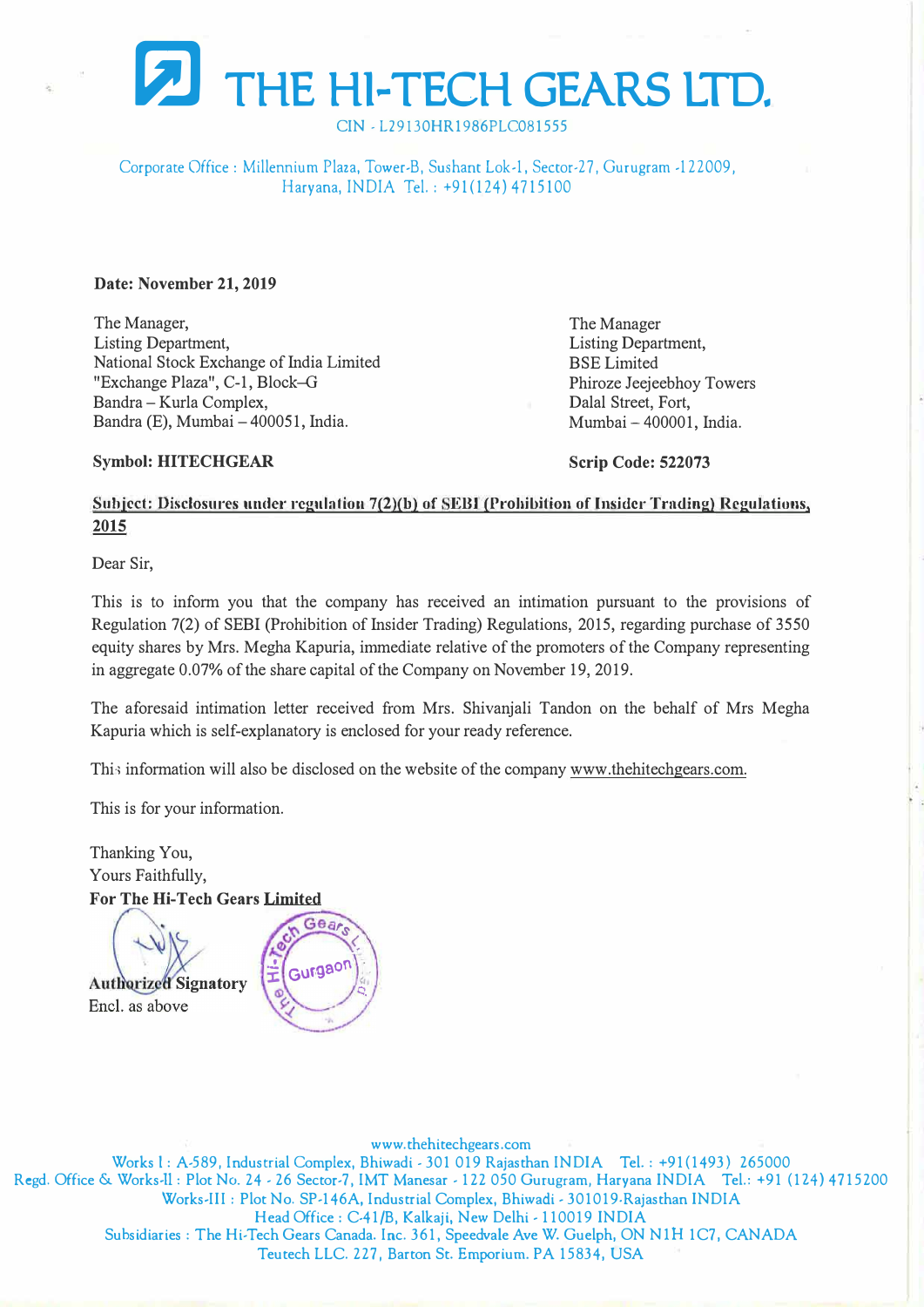Date: November 19, 2019

To **The Company Secretary The Hi-Tech Gears Limited**   $14<sup>th</sup>$  Floor, Millennium Tower - B Sushant Lok-1, Gurgaon, Haryana

In Reference: BSE Code: 522073 NSE Code: HITECHGEAR

## **Subject: Disclosure under Regulation 7(2)(a) SEBI (Prohibition of Insider Trading) Regulations, 2015**

Dear Sir,

I, Shivanjali Tandon, duly authorized by Mrs. Megha Kapuria vide authority letter dated June 21, 2019 with respect to making the disclosure(s) under SEBI (Prohibition of Insider Trading) Regulations, 2015 and Company's Code of Conduct to Regulate, Monitor and Report trading by Designated Persons.

Therefore, please find the attached herewith the disclosure as required under Regulation 7(2)(a) SEBI (Prohibition of Insider Trading) Regulations, 2015, if applicable, regarding purchase of,3550 equity shares. The shares were purchased in the following manner from NSE:

| Date of transaction | <b>No</b><br>of | shares   Average price | Value of shares including |
|---------------------|-----------------|------------------------|---------------------------|
|                     | purchased       |                        | brokerage (Amount in Rs.) |
| 15.11.2019          | 100             | 178.89                 | 17889.00                  |
| 18.11.2019          | 2400            | 181.31                 | 435152.45                 |
| 19.11.2019          | 1050            | 180.90                 | 189945.00                 |

The total equity shares held by Mrs Megha Kapuria is now 13,250 which is 0.07%.

I further declare that the aforesaid shares were purchased from open Market, when the trading window was not closed.

Please disclose the information to the Stock Exchanges, where the shares are listed in compliance of the above mentioned Regulations, if applicable.

Kindly update the records.

Yours sincerely,

Signature: <del>Lava ple</del>

**Shivanjali Tandon Under the authority of Mrs. Megha Kapuria**  Encl. as above

CC:

1. The Manager (Listing) Bombay Stock Exchange Ltd. Mumbai

2. The Manager (Listing) National Stock Exchange Ltd. Mumbai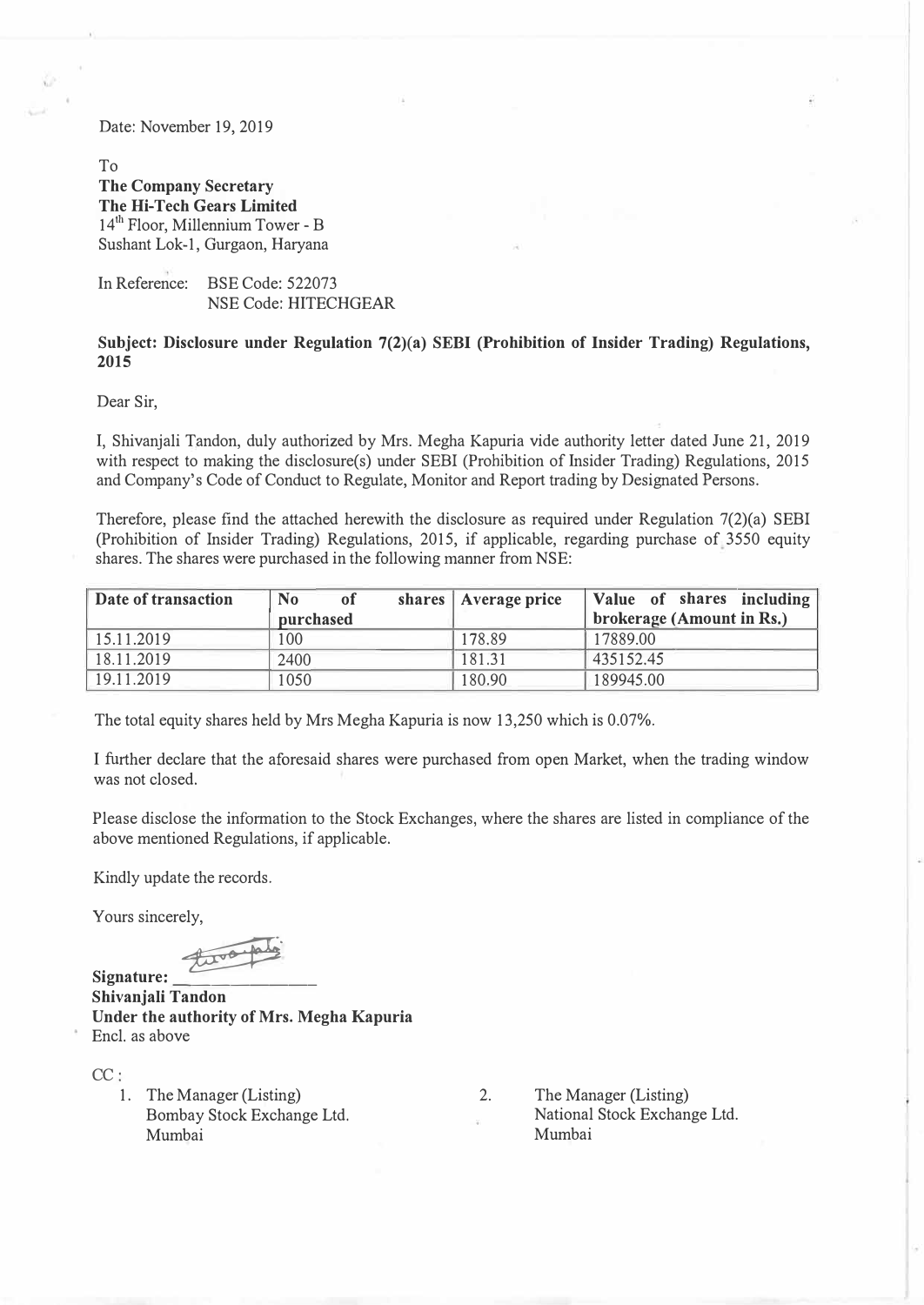## **FORMC**

SEBI (Prohibition of Insider Trading) Regulations, 2015 [Regulation 7(2) read with Regulation 6 (2) – Continual disclosure]

Name of the Company: The Hi-Tech Gears Limited **ISIN** of the Company: INE127B01011

Details of change in holding of Securities of Promoter, Employee or Director of a listed company and other such persons as mentioned in Regulation 6(2).

| Name,<br>PAN,<br>CIN/DIN,<br>& address<br>with<br>contact<br><b>Nos</b> | <b>Category</b> of<br><b>Person</b><br>(Promoters/<br>KMP/<br>Directors/<br>Immediate<br>relative to /<br>others etc.) | <b>Securities held prior</b><br>to acquisition /<br>disposal                                                | securities acquired/disposed          |                                                                                                                                |     |                                        | <b>Securities held</b><br>post acquisition/<br>disposal                            |                                                                                                                           | Date of allotment<br>advice/ acquisition<br>of shares/ sale of<br>shares specify |                             | Date of<br>intimati<br>on to<br>compan<br>${\bf y}$ | <b>Mode of</b><br>acquisition /<br>disposal (on<br>market/publi<br>c/ rights/<br>preferential<br>offer / off<br>market/<br>Inter-se<br>transfer,<br><b>ESOPs etc.)</b> |                                              |
|-------------------------------------------------------------------------|------------------------------------------------------------------------------------------------------------------------|-------------------------------------------------------------------------------------------------------------|---------------------------------------|--------------------------------------------------------------------------------------------------------------------------------|-----|----------------------------------------|------------------------------------------------------------------------------------|---------------------------------------------------------------------------------------------------------------------------|----------------------------------------------------------------------------------|-----------------------------|-----------------------------------------------------|------------------------------------------------------------------------------------------------------------------------------------------------------------------------|----------------------------------------------|
|                                                                         |                                                                                                                        | Type of<br>security<br>(For eq. –<br>Shares,<br>Warrants,<br>Convertib<br>le<br><b>Debenture</b><br>s etc.) | No. and<br>$%$ of<br>sharehol<br>ding | Type of   No.<br>securit<br>y (For<br>$eg. -$<br>Shares,<br>Warra<br>nts,<br>Conver<br>tible<br><b>Debent</b><br>ures<br>etc.) |     | <b>Value of</b><br><b>Securities</b>   | Transac<br>t ion<br><b>Type</b><br>(Buy/<br>Sale/<br>Pledge/<br>Revoke/<br>Invoke) | Type of<br>security<br>(For eg.<br>-<br>Shares,<br>Warran<br>ts,<br><b>Convert</b><br>ible<br><b>Debentu</b><br>res etc.) | No.<br>and $\%$<br>of<br>shareh<br>olding                                        | From                        | T <sub>o</sub>                                      |                                                                                                                                                                        |                                              |
| Name:<br>Megha<br>Kapuria                                               | Immediate<br>relative to<br>Promoters                                                                                  | Equity<br><b>Shares</b>                                                                                     | 9700<br>$(0.05\%)$                    | Equity<br><b>Shares</b>                                                                                                        | 100 | Rs.17,889<br>(including)<br>brokerage) | Buy                                                                                | Equity<br><b>Shares</b>                                                                                                   | 9800<br>(0.052)<br>$\%$ )                                                        | Novemb<br>er $15$ ,<br>2019 | Novemb<br>$er 15$ ,<br>2019                         | Novemb<br>er 19,<br>2019                                                                                                                                               | On Market<br>(National<br>Stock<br>Exchange) |

Page | 3

 $\frac{1}{2}$